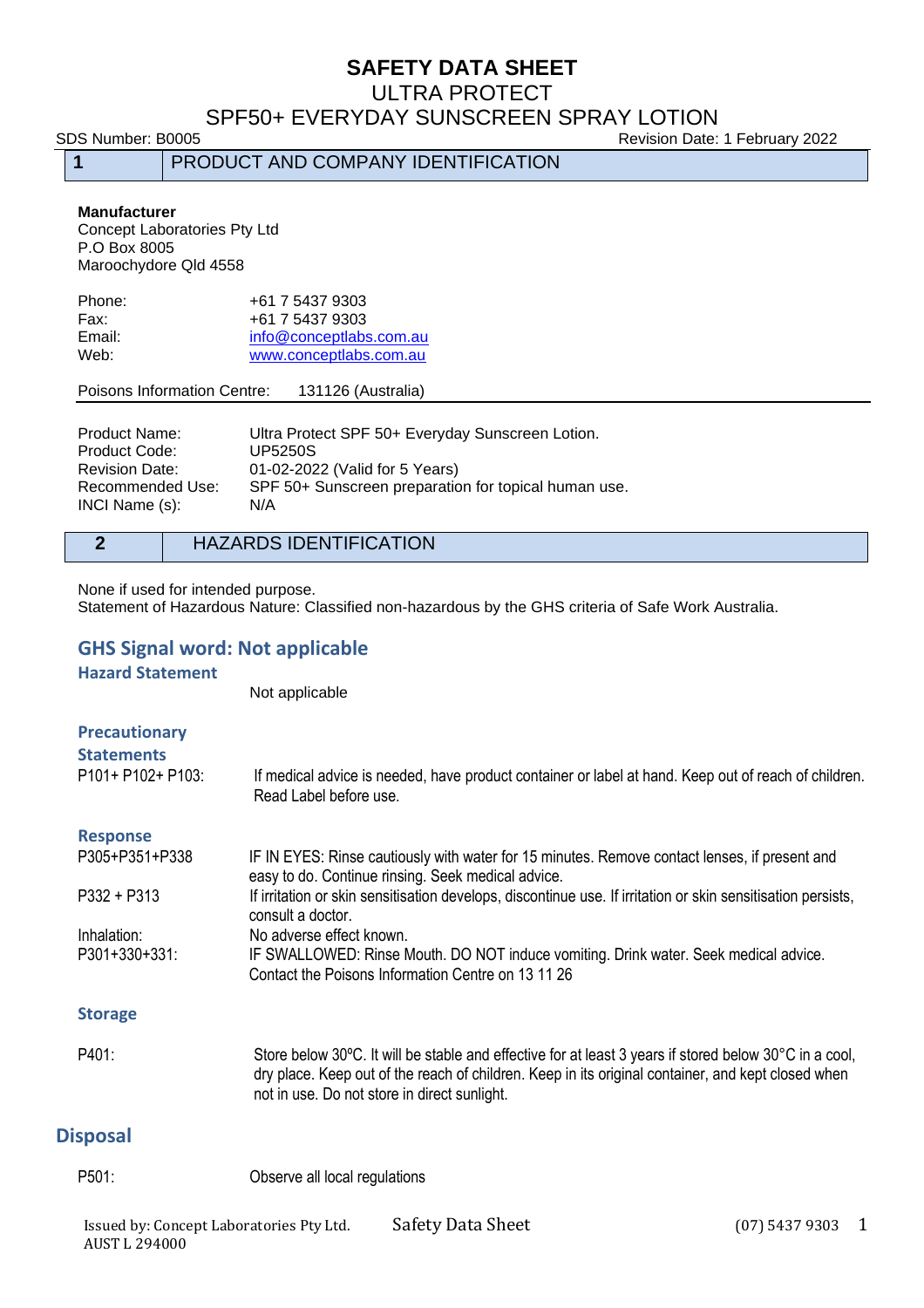#### ULTRA PROTECT

## SPF50+ EVERYDAY SUNSCREEN SPRAY LOTION

# SDS Number: B0005 **Revision Date: 1 February 2022 3** COMPOSITION / INFORMATION ON INGREDIENTS  **Ingredients: CAS#**  $\%$  (w/w)<br>
Homosalate 118-56-9 10.00 ACTIVES Homosalate 118-56-9 10.00 Octocrylene 6197-30-4 8.00<br>Octvl Salicylate 6197-30-4 6197-30-4 8.00 Octyl Salicylate 118-60-5 118-60-5 5.00<br>Butyl Methoxydibenzoylmethane 70356-09-1 4.00 Butyl Methoxydibenzoylmethane PRESERVATIVES Hydroxybenzoates 99-76-3, 120-47-8 <1.00<br>Phenoxyethanol 9004-78-8 <1.00 Phenoxyethanol 9004-78-8 <1.00<br>Benzyl Alcohol 100-51-6 <1.00 Benzyl Alcohol 100-51-6 <1.00

#### **4** FIRST AID MEASURES

EXCIPIENTS Non Hazardous Cream Base N/A

| Inhalation:             | Not normally required, no adverse affect known.                                                 |
|-------------------------|-------------------------------------------------------------------------------------------------|
| <b>Skin Contact:</b>    | Not normally required, if so, rinse skin or shower with water.                                  |
|                         | If irritation or skin sensation develops discontinue use.                                       |
|                         | If irritation or skin sensation persists, consult a doctor.                                     |
| <b>Eye Contact:</b>     | Immediately flush eyes with large amounts of water for at least 15 minutes, lifting             |
|                         | eyelids occasionally to facilitate irrigation. Seek Medical Advice.                             |
| Ingestion:              | DO NOT induce vomiting. Drink plenty of water. Rinse mouth thoroughly with water until no taste |
|                         | remains. If poisoning occurs seek medical attention immediately. For advice, contact Poisons    |
|                         | Information Centre: 131126.                                                                     |
| <b>Additional info:</b> | In case of discomfort or irritation discontinue use. If necessary consult a physician.          |
|                         | Advice to doctor: Treat symptomatically.                                                        |
|                         |                                                                                                 |

#### **5** FIRE FIGHTING MEASURES

| <b>Hazchem Code:</b>                | None allocated |
|-------------------------------------|----------------|
| <b>Extinguishing</b>                |                |
| Media:                              | N/A            |
| <b>Hazardous</b>                    |                |
| <b>Decomposition</b>                |                |
| <b>Products:</b>                    | N/A            |
| <b>Advice for Firefighters: N/A</b> |                |

#### **6** ACCIDENTAL RELEASE MEASURES

| Emergency        |                                                                                                                                                                                                                                                             |
|------------------|-------------------------------------------------------------------------------------------------------------------------------------------------------------------------------------------------------------------------------------------------------------|
|                  |                                                                                                                                                                                                                                                             |
| Procedure:       | N/A                                                                                                                                                                                                                                                         |
| Environmental    |                                                                                                                                                                                                                                                             |
| precautions:     | N/A                                                                                                                                                                                                                                                         |
| Spills/Clean up: | This product is sold in small packages therefore the accidental release is not usually cause for concern.<br>Slippery when spilled. Collect and dispose of spilled material per local regulations. Wash away any<br>remnants with warm water and detergent. |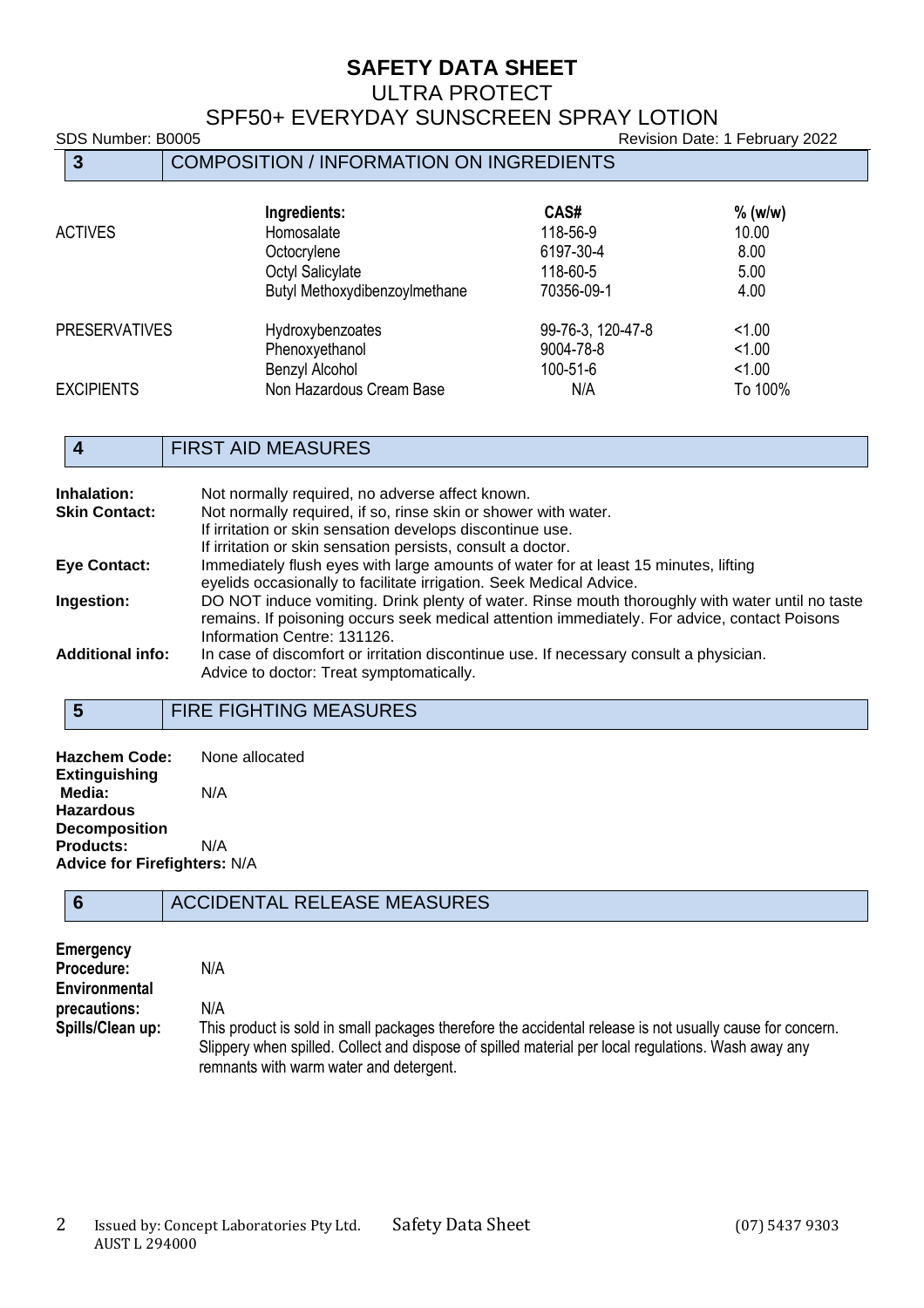#### ULTRA PROTECT

SPF50+ EVERYDAY SUNSCREEN SPRAY LOTION

SDS Number: B0005 Revision Date: 1 February 2022

| ODO INGHIDOI. DOOOO         | <b>INGVISION DATE:</b> THE CONTROL PLOSES |
|-----------------------------|-------------------------------------------|
| <b>HANDLING AND STORAGE</b> |                                           |

# **Handling**

Avoid contact with eyes and ingestion. If mold has formed, do not use, dispose in garbage. **Storage:** Store in cool, dry, well-ventilated area. Store below 30◦C. Product is not defined as a dangerous good. It will be stable and effective for at least 3 years if stored below 30°C in a cool, dry place out of the reach of children it its original container, and kept closed when not in use. Do not store in direct sunlight. Handle with care and avoid spillage on the floor (slippage).

#### **8** EXPOSURE CONTROL/PERSONAL PROTECTION

**Exposure Controls:** Not required

**Engineering Controls:** Not required.

**Personal Protection:** Keep out of reach of children. Avoid contact with eyes. Discontinue use if irritation or skin sensitisation develops. Seek medical advice if skin sensitisation persists.

#### **9** PHYSICAL AND CHEMICAL PROPERTIES

| Physical State @20°C          | Thin Lotion        | Spec. Gravity:      | N/A             |
|-------------------------------|--------------------|---------------------|-----------------|
| <b>Appearance/Colour:</b>     | White to Off-White | Viscosity:          | 300 - 2,000 cPs |
| <b>Water Solubility:</b>      | Not Dispersable    | pH:                 | 6.6-7.4         |
| <b>Melting/Boiling Point:</b> | 100°C.             | <b>Flash Point:</b> | N/A             |
| <b>Reactivity:</b>            |                    |                     |                 |

#### **10** STABILITY AND REACTIVITY

| <b>Chemical Stability:</b><br><b>Conditions to Avoid:</b>         | Product is stable under normal conditions of use.<br>High temperatures (store below 30°C) and direct sunlight.<br>Protect against physical damage. |
|-------------------------------------------------------------------|----------------------------------------------------------------------------------------------------------------------------------------------------|
| Hazardous<br><b>Decomposition:</b><br><b>Hazardous Reactions:</b> | N/A<br>Will not occur.                                                                                                                             |

#### **11** TOXOLOGICAL INFORMATION

#### **HEALTH EFFECTS**

**Ingestion:** No Data available. Considered an unlikely route of entry in commercial/industrial environments. **Eye Irritation** May cause eye irritation. Avoid contact with eyes. **Skin Irritation:** May cause skin irritation, however this product has been shown NOT to illicit an irritative response when tested on human subjects during SPF testing. **Inhalation:** None Known. **Skin sensitisation:** None Known.

**Chronic Health Effects:** No data available on long term effects of this product.